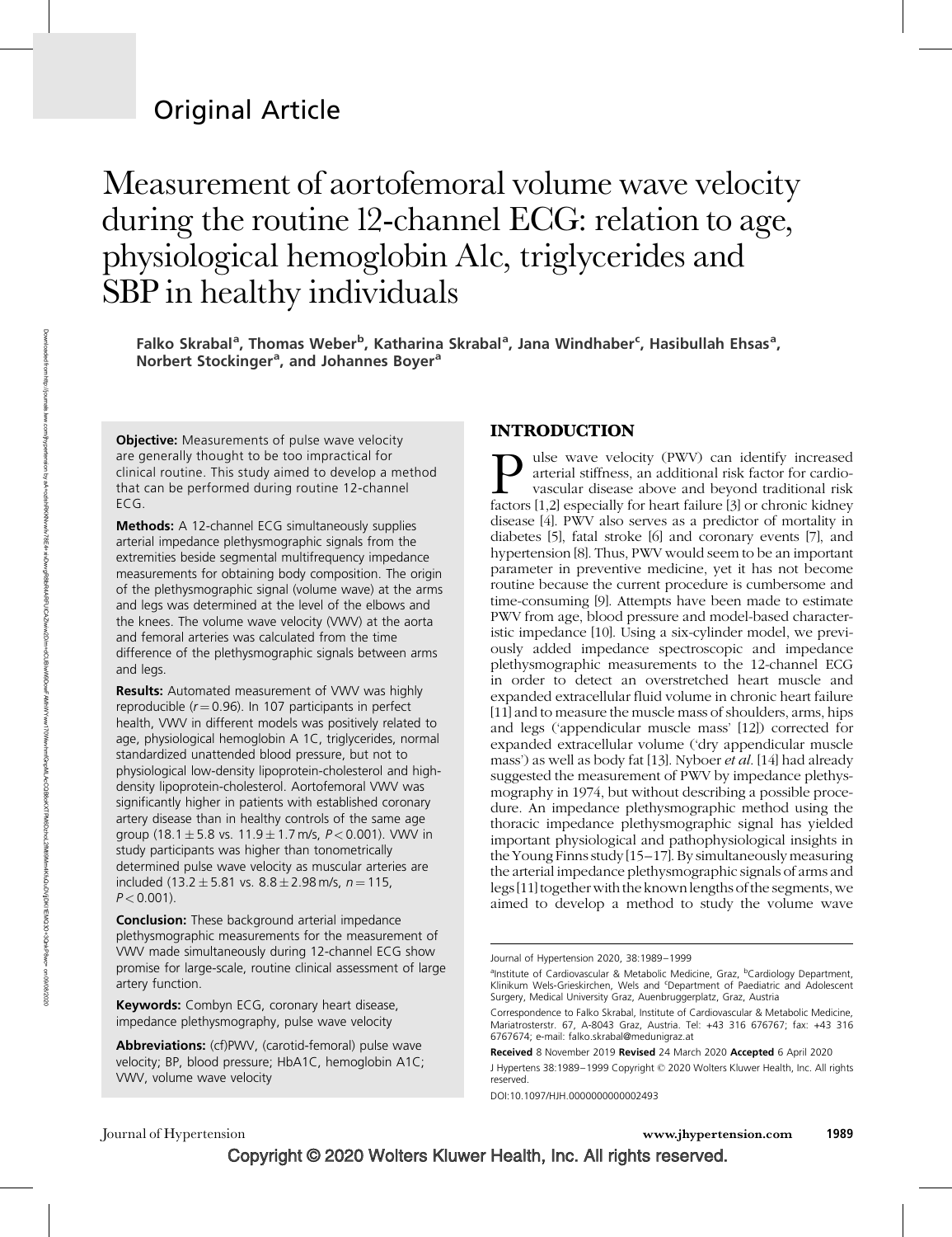velocity (VWV) of the aorta and femoral artery, its physiological determinants and to test the reproducibility of the automated measurement. The secondary objective was to compare VWV with the gold standard carotid-femoral (cf) PWV as measured by the Sphygmocor system [18]. Finally, we report a preliminary set of reference values, obtained in a sample of healthy individuals across the entire life span. We also compare results for healthy individuals with a small group of patients with established coronary heart disease (CHD) of the same age range.

#### MATERIALS AND METHODS

#### **Patients**

Healthy individuals and patients referred to the Institute of Cardiovascular and Metabolic Medicine in Graz, Austria, for medical checkup and training advice were invited to volunteer for this study: Biochemical risk profiles, including blood lipids and hemoglobin A 1C (HbA1C), were available only in adults. One hundred and forty-two adult participants agreed and were investigated. One hundred and seven nonsmokers were selected for perfect health; they were normotensive using repeat unobserved blood pressure measurements under standardized conditions as used in the SPRINT study [19] and had lipid levels and HbA1C within the lower normal range. To establish a provisional normal range of individuals in perfect health across the lifespan, only those 107 individuals were used as healthy controls. Also included were 405 (256 male) adolescent members of sports clubs referred to the sports outpatient unit of the Department of Paediatric and Adolescent Surgery, Medical University Graz. Furthermore, 26 patients with established CHD as indicated by past coronary intervention and/or past myocardial infarction were investigated. The study complies with the Declaration of Helsinki. It was approved by the ethics committee of the Medical University Graz (vote numbers EK 27-419 ex 14/15, 29-301 ex 16/17, 30-003 ex 17/18 and 30-466 ex 17/18) and all patients gave written informed consent.

#### Experimental protocol

We measured standing height to the nearest centimetre with a caliper and weight with an electronic scale to the nearest 100 g (Soehnle No. 7347).

The participants lay in a  $30^\circ$  head-up semi-recumbent position for at least 10 min. This position was chosen for the convenience of participants.

Blood pressure was measured automatically three times, 1 min apart in the unattended participants [19] with the Metronik BL-6 automatic blood pressure measurement device (Metronik Suess OHG, Germany).

### Volume wave velocity by segmental impedance plethysmography

Using the newly developed Combyn ECG ([www.ac-tc.at\)](http://www.ac-tc.at/) [11,13], segmental impedance plethysmographic measurements were made simultaneously with the 12-channel ECG on both arms and legs. The instrument, which received CE certification in 2016, supplies alternating current of less than 50, less than 300 and less than 300  $\mu$ A at 5, 40 and 400 kHz, respectively. The 40 kHz signal was used to measure the change in the impedance plethysmographic signal with the heart action to derive an arterial plethysmogram for the four extremities. Electrodes were placed as previously reported [13]: The leg and arm electrodes of the conventional ECG were replaced by double band clamp electrodes for the impedance measurements and the ECG. A double spot adhesive electrode was placed on the right side of the neck, the proximal one at the supraclavicular fossa, the distal electrode 3 cm above. The double band electrodes  $(4.5 \times 1.5 \text{ cm})$  and the spot electrodes (diameter  $2 \text{ cm}$ ) consisted of silver chloride and were moistened with ECG electrode spray. Edge-to-edge distances between current application and voltage pick-up electrodes were 3 cm. Current was applied between the two outer arm and leg electrodes. While the ECG rhythm strip was being recorded, the measurement site was switched automatically and unnoticed by the user and patient from one measurement site to the other. The arterial impedance plethysmographic signals of both arms were measured simultaneously between the inner neck and the inner arm electrodes. The leg impedance plethysmographic signals were measured simultaneously between the inner leg electrodes and the chest electrode V4, using the trunk as ionic current conductor. Using this electrode placement, the plethysmographic signal originates from the arm at the level of the elbow and from the leg at the level of the knee, respectively (see below). Templates of the signals of both arms and both legs in relation to the simultaneously recorded ECG were automatically obtained online using the arithmetic means of the peak and intersecting foot signals with the baseline. This ensured that all in all, four computer-derived time points were used to determine the time interval between the R wave of the ECG and the impedance plethysmographic signals of the arms and legs (Fig. 1). Raw signals ceased to be included when the template no longer changed by more than 1% in cross correlation. Usually, this was achieved by the inclusion of between 40 and 60 raw signals from the two arm signals and leg signals, respectively. The milliseconds between the R wave of the ECG and the intersection of the steep segment of the plethysmographic signals of arms and legs are derived automatically (Figs. 2 and 3). As can be seen, the plethysmographic arm signals are followed by the leg signals by between 50 and 100 ms. Due to the computer-assisted automatic measurements of travelling times obtained from between 40 and 60 heart beats per segment, no individuals had to be excluded for unclear measurements.

Travelling times for aortofemoral VWV were calculated in analogy to the calculation of cfPWV by subtracting the travelling times of the plethysmographic arm signals from that of the plethysmographic leg signals (Fig. 2). The measuring path (path length legs minus path length arms) was determined as follows and is explained in Fig. 2: Trunk length and leg length were measured with a measuring tape as a straight line between the suprasternal notch and the iliac band and between the iliac band and the inner ankle, respectively. A second observer ensured the verticality of the end points of trunk length measurement using a vertical ruler. As the aortic arch is located about 20% of trunk length below the suprasternal notch [20], this length was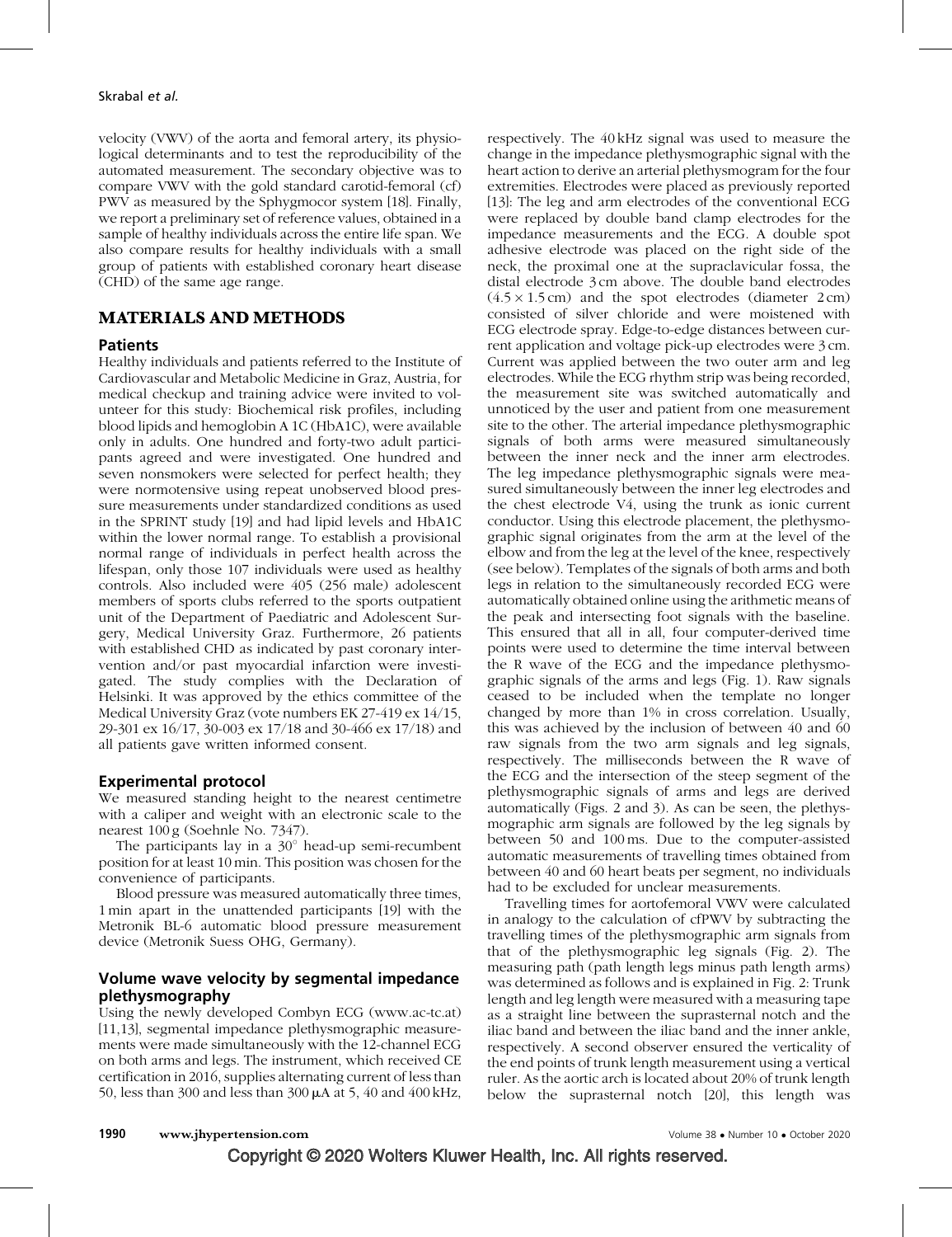



FIGURE 1 Screenshot of the output of the Combyn ECG: Top: 12 ECG leads. Bottom: Left: Raw plethysmographic signals obtained from the volume wave from both arms and legs in a representative individual. Middle: The templates of the ECG and of the plethysmographic signals are shown. Note the time delay between the R wave of the ECG and the signals from the arms and legs as indicated by the white arrows. Right: the impedances at different frequencies in the six segments from which body compartments are calculated.

subtracted from trunk length. This is also in agreement with an expert consensus document for cfPWV measurement, which recommends using 80% of the direct carotid femoral distance as travel distance for cfPWV [21]. Furthermore, as the origin of the leg plethysmogram was determined at 50% of leg length (see below), 50% of leg length was added to trunk length to obtain the travel distance of the volume wave. For the study, we also compared this path length to the body height of the patient.

#### Determination of the origin of the volume waves at the extremities

In order to include the whole extremities for the quantification of body composition by segmental multifrequency impedance that is also one major objective of the Combyn ECG [11], it is necessary to mount the electrodes at the wrist and ankle. This has the further advantage that the patient does not need to undress except opening the shirt for the chest electrodes. Therefore, the complete extremity is included in the measuring path and the origin of the volume

wave at the extremities is uncertain. Our hypothesis was that the volume wave originated at the level of the elbow and the knee at the major reflection sites, which is the branching of the brachial and femoral arteries against which the volume wave surges. Therefore, in an additional experiment, double electrodes were mounted immediately above and below the right elbow and the left knee (Fig. 3) and arrival times were registered in 50 individuals by both methods. Arrival times of these measurements were compared with those of the conventional electrode placement.

#### Measurement of carotid femoral pulse wave velocity

Carotid femoral PWV was measured using a Sphygmocor device (borrowed for a limited time) in 115 patients with low and high PWV, using the intersecting tangents algorithm. For travel distance calculation, the subtracted distance (suprasternal notch-femoral site minus suprasternal notch-carotid site) was used, as this method gives best agreement with true (invasive) aortic measurements [22].

 Copyright © 2020 Wolters Kluwer Health, Inc. All rights reserved. Journal of Hypertension www.jhypertension.com 1991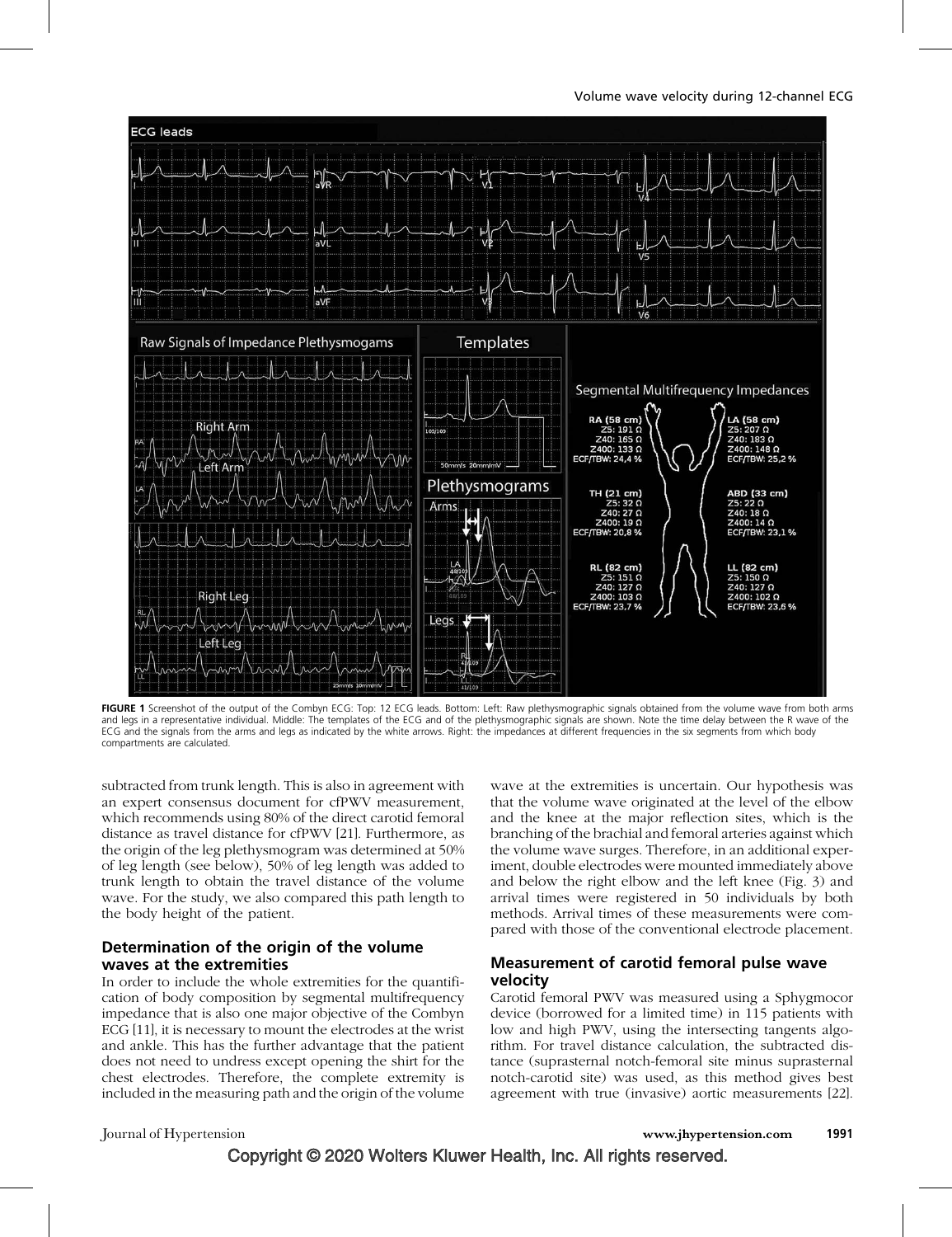

FIGURE 2 Measuring sites for carotid femoral pulse wave velocity (left) and of aortofemoral pulse wave velocity (middle). In analogy to the measurement of cfPWV, for the measurement of VWV, the time from the R wave of the ECG to the plethysmographic arm signal (shown in grey) is subtracted from the time of the R wave to the plethysmographic leg signal. This leaves the descending aorta and the femoral artery within the travelling path (shown in black). The correlation between body height and estimated travel distance is shown on the right.

Only measurements with a standard error of less than 1.5 m/ s were included for further analysis. In 75 participants cfPWV and in 173 participants VWV was measured twice, 5 min apart.

#### Biochemical measurements

Biochemical measurements for cardiovascular risk profiling were obtained only from fasting adult participants immediately after the recording of the routine 12-channel ECG and the impedance plethysmographic signals.

These measurements included a biochemical screen, including serum creatinine, HbA1C, cholesterol, low-density lipoprotein (LDL)-cholesterol, high-density lipoprotein (HDL)-cholesterol and triglycerides. One hundred and seven participants classified as healthy during the medical checkup, which included abdominal sonography, carotid ultrasound and echocardiography, had normal values of standardized blood pressure [19] (<140/90 mmHg), glomerular filtration rate (GFR) (CKD-Epi) (>78 ml/min), cholesterol (<200 mg/dl), LDL-cholesterol (<150 mg/dl), triglycerides (<150 mg/dl) and HbA1C (<5.6%). These participants constituted the healthy control group.

#### **Statistics**

Data were analysed using the SPSS software package (version 18; SPSS Inc.,Chicago, Illinois, USA). Baseline characteristics of the study participants are given as

 $means \pm SD$ . Normal distribution was checked using the Kolmogorov–Smirnov test. Within the healthy control group, all parameters were normally distributed. The relationships between these variables were established using Pearson's correlation coefficients. Differences between transit times, travel distances and PWV/VWV were visualized with Bland–Altman plots. Age, sex, SBP and DBP and the measured biochemical parameters were related to VWV by multiple regression analysis using stepwise exclusion of nonsignificant parameters.

#### RESULTS

Baseline data including biochemical measurements of healthy participants and patients with CHD are given in Table 1.

#### Development of the method

Figure 3 upper shows the arrival times of the volume wave (VW) from the R wave of the ECG to the left and right arm (a) and the left and right leg (b). The plethysmographic signals of the left and right leg arrive simultaneously and are perfectly correlated (Fig. 3, upper b; 255.5 vs. 255.9 ms, mean of 107 measurements). The time difference of the arrival of the plethysmographic signals between the left and right arm was 4 ms (178.7 vs. 174.8 ms, Fig. 3, upper a), because the neck electrode was placed on the right side of the neck. This is responsible for a slightly longer measuring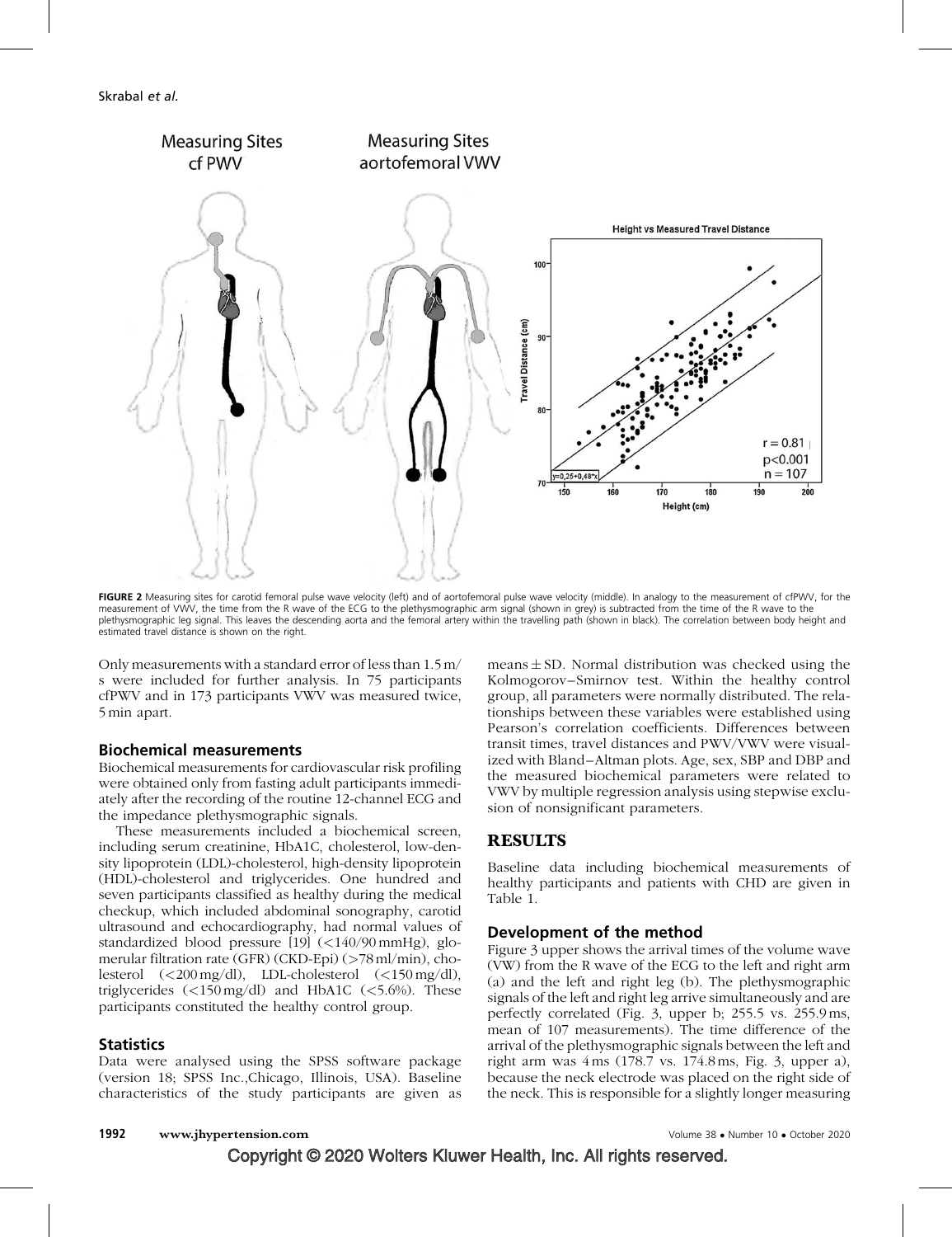

FIGURE 3 Top: Arrival times of the volume wave from the R wave of the ECG to the left and right arm artery (a) and to the left and right leg artery (b). Second: Arrival times of the volume waves at the right elbow as compared to the entire arm (a) and arrival times of the volume waves at the left knee as compared to the entire leg (b). Corresponding Bland–Altmann plots are shown below (third). Bottom: Arrival times of the volume wave vs. the tonometric signal measured from the R wave of the ECG to the carotid (a) and femoral artery (b).

path for the left arm. As blood pressure was not measured at both arms, it cannot be excluded that asymmetry of blood pressure at both arms was also responsible for the few outliers of the regression (Fig. 3, upper a).

In an attempt to clarify the origin of the plethysmographic signal (to have a rationale for travel distance measurement), we placed the electrodes immediately above and below the left knee and right elbow,

#### Journal of Hypertension www.jhypertension.com 1993

Copyright © 2020 Wolters Kluwer Health, Inc. All rights reserved.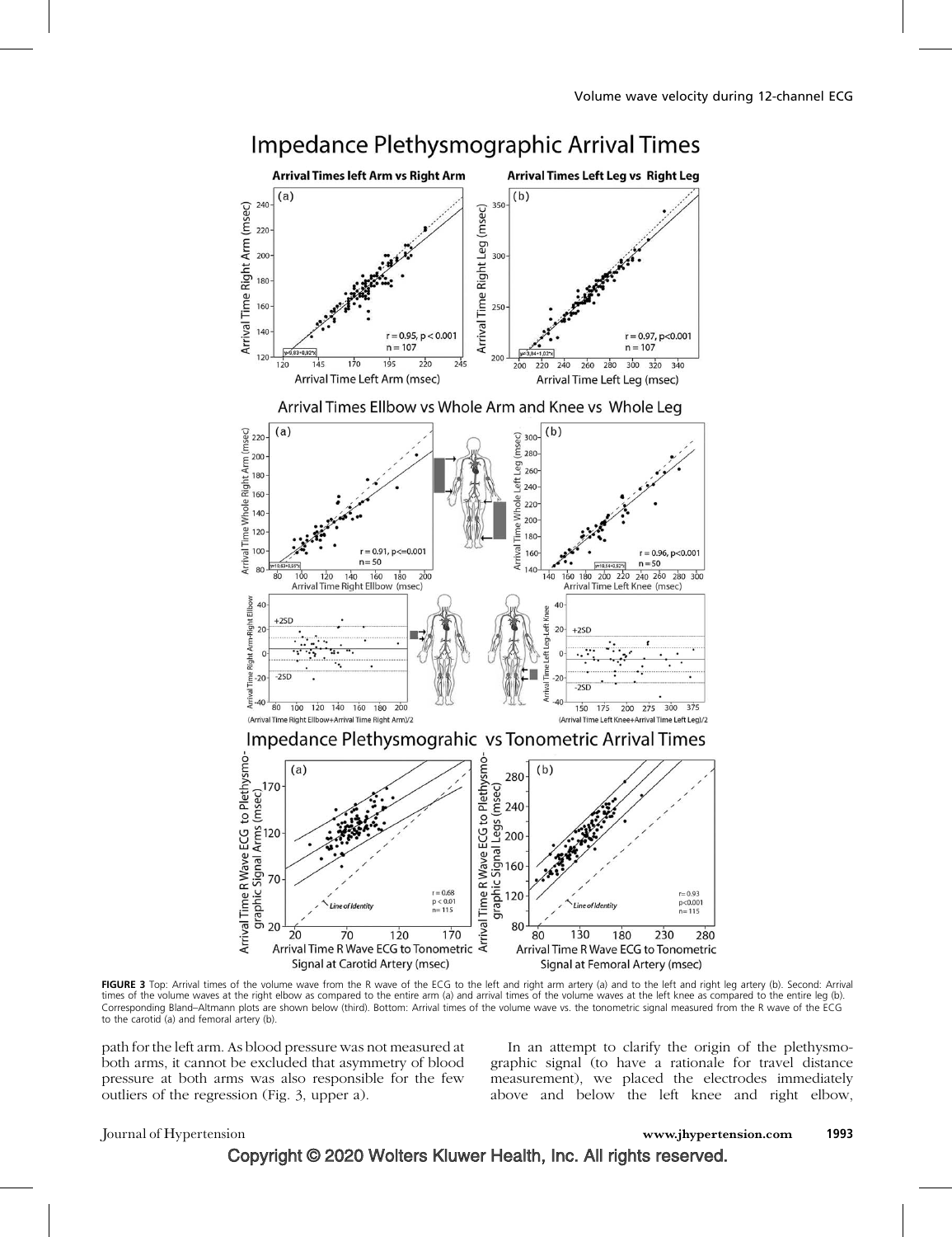|  |  | TABLE 1. Descriptive statistics for healthy individuals (left) and patients with established coronary heart disease (right) |  |
|--|--|-----------------------------------------------------------------------------------------------------------------------------|--|
|  |  |                                                                                                                             |  |

|                         |             | <b>Healthy individuals</b><br>$n = 107$ |             | <b>Patients with CHD</b><br>$n = 26$ |  |  |
|-------------------------|-------------|-----------------------------------------|-------------|--------------------------------------|--|--|
|                         | <b>Mean</b> | <b>Standard deviation</b>               | <b>Mean</b> | <b>Standard deviation</b>            |  |  |
| Age (years)             | 43.2        | 16.1                                    | 74.8        | 6.5                                  |  |  |
| Weight (kg)             | 71.2        | 14.4                                    | 81.2        | 10.8                                 |  |  |
| Height (cm)             | 172.9       | 8.7                                     | 173.8       | 8.3                                  |  |  |
| BMI                     | 23.7        | 3.6                                     | 26.8        | 3.1                                  |  |  |
| SPRINT SBP* (mmHg)      | 117.9       | 13.9                                    | 138.3       | 19.6                                 |  |  |
| SPRINT DBP (mmHg)       | 74.3        | 9.4                                     | 76.3        | 18.0                                 |  |  |
| CKD EPI (ml/min)        | 95.6        | 17.3                                    | 71.5        | 17.0                                 |  |  |
| Cholesterol (mg/dl)     | 168.9       | 20.4                                    | 191.2       | 48.9                                 |  |  |
| LDL cholesterol (mg/dl) | 95.2        | 17.8                                    | 110.4       | 45.5                                 |  |  |
| HDL (mmol/l)            | 3.04        | 0.69                                    | 3.75        | 1.4                                  |  |  |
| Triglycerides (mg/dl)   | 76.7        | 25.8                                    | 131.8       | 70.8                                 |  |  |
| HBA1c (%)               | 5.03        | 0.24                                    | 5.53        | 0.45                                 |  |  |
| $VWV$ (m/s)             | 8.15        | 1.29                                    | 18.10       | 4.9                                  |  |  |
|                         |             |                                         |             |                                      |  |  |

BP, blood pressure; VWV, volume wave velocity.

respectively, and compared these to the arrival times measured across the whole left leg and right arm at the y-axis (as indicated by the figurines, Fig. 3 middle). Figure 3 middle shows that the arrival times of the whole extremities and elbow/knee measurements lie on a straight line, not different from the line of identity. We conclude that the plethysmographic arm and leg signals originate at the level of the elbow and the knee. This is at the bifurcation of the brachial and femoral arteries against which the volume wave surges. Therefore, the aorta and the femoral arteries are included in the measuring path for VWV (Fig. 2).

A simplified way to estimate travel distance would be to use body height, multiplied by a correction factor. However, there was only a modest correlation between height and the measured travel distance (Fig. 2, right,  $r = 0.81$ , measured travel distance  $= 0.48*Ht+0.25$ ,  $P < 0.001$ ,  $n = 107$ .

We tested short-time reproducibility of VWV in 173 participants. The result was excellent, both measurements were almost perfectly correlated, and Bland–Altman plots supported the high reproducibility (Fig. 4, bottom). Although reproducibility of cfPWV was acceptable (Fig. 4, middle), when comparing the reproducibility of cfPWV with aortofemoral VWV, the latter was superior in this respect (Fig. 4, lower).

The arrival times of the tonometric vs. the plethysmographic signals at the upper body (Fig. 3, lowest, a) and lower body (Fig. 3, lowest, b) in 115 participants were highly correlated. According to the greater length of the measuring paths for the plethysmographic signals, the arrival times are longer than the transit time of the pulse wave from the R wave to the femoral and to carotid arteries  $(125 \pm 16 \text{ vs. } 199 \pm 26 \text{ ms})$ . For the femoral/leg signals, the correlation was shifted in parallel from the line of identity, suggesting different travel distances. The carotid pulse signals and the plethysmographic arm signals were also shifted (mean transit times 78  $\pm$  15 vs. 134  $\pm$  24 ms, respectively). However, in contrast to the leg signals, the slope of the regression was different from the line of identity, with differences between carotid and arm signal becoming more pronounced at shorter arrival times (i.e. higher wave

speeds), suggesting that arterial segments with different mechanical properties were included.

Figure 4 upper shows the correlation and Bland–Altmann plot of cfPWV to VWV. A good correlation with low values and marked dispersion with high levels is seen. The confidence interval for mean VWV was 12.5 to 14.2 m/s, and 8.5 to 9.6 m/s for cfPWV.

#### Determinants of volume wave velocity, preliminary age-related reference values and comparison of healthy participants and coronary heart disease patients

As expected, VWV increases with increasing age. Figure 5 shows preliminary reference values from childhood to old age, obtained from 107 adults in perfect health (left) and 405 adolescent study participants (right). During adolescence, the rise was somewhat steeper in boys than in girls (Fig. 5, right, upper). Table 2 shows two different models of the relation of VWV to the obtained biochemistry in healthy adult participants with the exclusion of nonsignificant parameters. Age, systolic standardized BP [19], HbA1C and triglycerides within the physiological range were the determinants of VWV in the different models. Cholesterol and LDL-cholesterol within the normal range were excluded from the analysis in the different models. As a final point, VWV was faster in 26 patients with CHD older than 55 years than in 24 healthy participants also older than 55 years  $(18.1 \pm 5.8 \text{ vs. } 11.9 \pm 1.66 \text{ m/s}, P < 0.001)$ .

## DISCUSSION

Despite its potential value for risk stratification [1–7], cfPWV is currently not measured routinely in hospitals around the world for diagnostic purposes due to the cumbersome procedure; this also applies to regional PWV measurements by Doppler techniques [23], and brachial ankle PWV. The hardware and software for segmental impedance plethysmography is included in the Combyn ECG apparatus. Thus, the impedance plethysmographic method presented here has the advantage that it is measured automatically and unnoticed by staff and patients without time delay during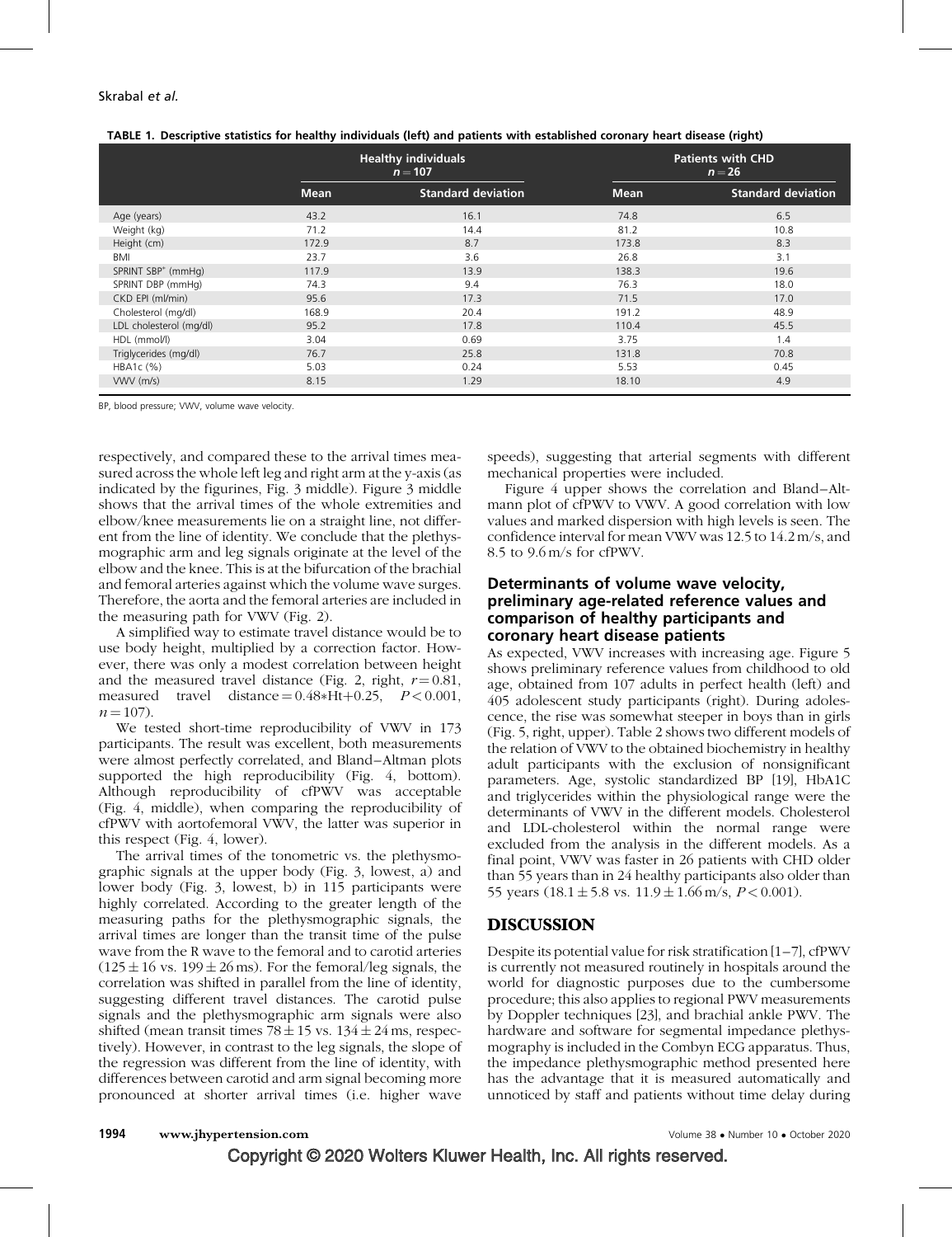

FIGURE 4 Top: Correlation of VWV and PWV measurements obtained in randomized sequence under basal conditions 5 min apart. Note the close correlation of both measures in the low range and the loose correlation with increased PWV, when stiffening of different parts of the arteries is apparent. Higher values of PWV might be due to stiffening of more central elastic parts of the measuring path. Higher values of VWV might be due to stiffening of more peripheral muscular parts of the measuring path. Middle: Reproducibility of PWV measurements, 5 min apart. Bottom: Reproducibility of VWV measurements, 5 min apart; mean blood pressures at the time of both measurements were not significantly different for both methods.

the recording of the 1 to 2-min rhythm strip of the 12 channel ECG. The results of VWV are printed out simultaneously with the printout of the 12-channel ECG. No mechanical sensors need to be placed on the body, the patient does not need to undress and sensitive areas of the body are not exposed or manipulated, which can be an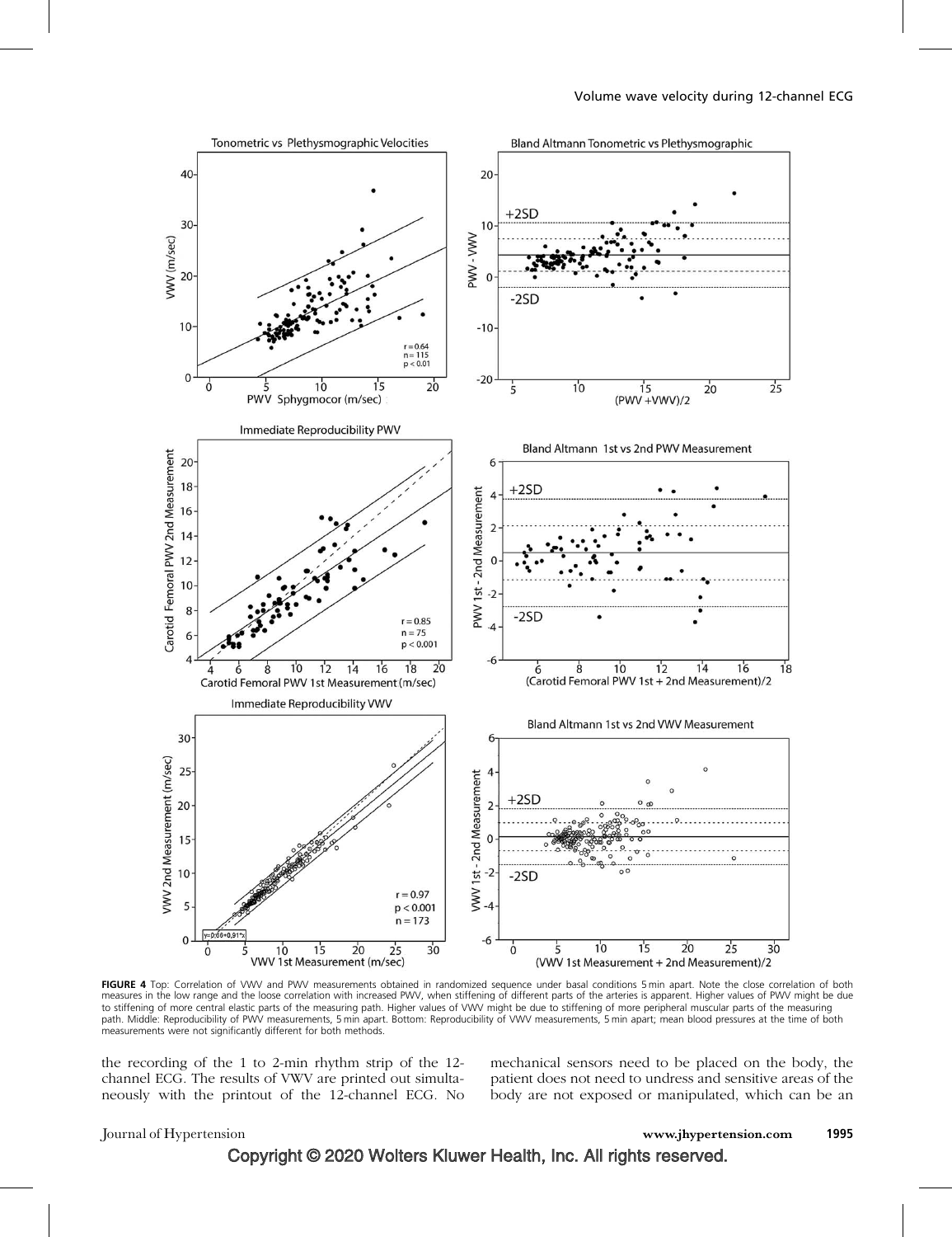

FIGURE 5 Left: Volume wave plotted against age in 107 healthy controls (black circles) and in 26 patients with established coronary heart disease (open circles). The subset of healthy controls and patients with CHD older than 55 years (right side of the dashed vertical line) showed significantly different volume wave velocities ( $P < 0.001$ ). Right: Volume wave plotted against age in adolescent boys and girls.

advantage for individuals from diverse cultures. The patient does not notice any difference to the routine ECG apart from an additional double electrode at the neck. Thus, the methodology is very acceptable for the patients.

Here, we present the first steps in the development of this methodology. We developed technical and mathematical solutions for automated measurement. The feasibility of the method is excellent, as is the reproducibility. Major determinants of VWV (age, SBP, HbA1c) are the same as for cfPWV [24], and preliminary age-dependant reference values resemble those from the cfPWV reference value project [24]. The rise of VWV can already be observed in adolescents (Fig. 5) in whom a steeper rise in male than female adolescents occurs [25,26]. These results strongly argue for the (patho)physiological relevance of VWV.

The primary aim of our work was also to show that the determinants of VWV are those known for carotid femoral PWV. The relation of VWV to the known cardiovascular risk factors that affect cfPWV [27], namely age, SBP, HbA1C [28] argue for the physiological relevance and importance of VWV. How sensitive this new methodology is may be shown by the analysis of healthy participants: although cfPWV is known to be elevated in diabetic individuals [29– 31] and triglycerides affect PWV in metabolic syndrome [32,33], we are not aware that a relation of cfPWV to HbA1C and triglycerides in healthy individuals with normal HbA1C and normal triglycerides has been shown. Here, in a stepwise backward multiple regression analysis, we demonstrate a relation of VWV to HbA1C levels in nondiabetic individuals with an HbA1C below 5.6% (Table 2). Even within the accepted lower physiological range of HbA1C below 5.6%, collagen fibres in the aorta are obviously sensitive to different levels of glycosylation [34,35]. In line with this, a correlation between HbA1C at baseline and the increase of cfPWV over 5 years has been shown in a prospective study in nondiabetic individuals [36]. This could probably be the result of an increased affinity of glycated collagen fibres for the impregnation with LDLcholesterol [37]. In the stepwise multiple regression analysis, also normal triglycerides below 150 mg/dl are related to VWV in healthy individuals (Table 2). This could be a further argument that triglycerides represent an additional independent cardiovascular risk factor for atherosclerosis, especially CHD [38]. In contrast to HbA1C and triglycerides, in healthy individuals, normal cholesterol and LDL-cholesterol levels were not related to VWV.

A first clinical example of its usefulness is the fact that patients with established CHD had higher VWVs, when compared with healthy individuals of similar age range  $(18.1 \pm 5.8 \text{ vs. } 11.9 \pm 1.66 \text{ m/s}, P < 0.001, \text{ Fig. 5 left, age})$ range 55–84 and 55–79 for CHD and healthy individuals, respectively). All healthy controls were normotensive at the time of the investigation. In contrast, not all patients with CHD were normotensive (Table 1) and this may partly explain the higher VWV in patients with CHD.

Determining travel distance remains an elusive goal, which is common to all different technologies: Pragmatic solutions are necessary and important, because the

Copyright © 2020 Wolters Kluwer Health, Inc. All rights reserved.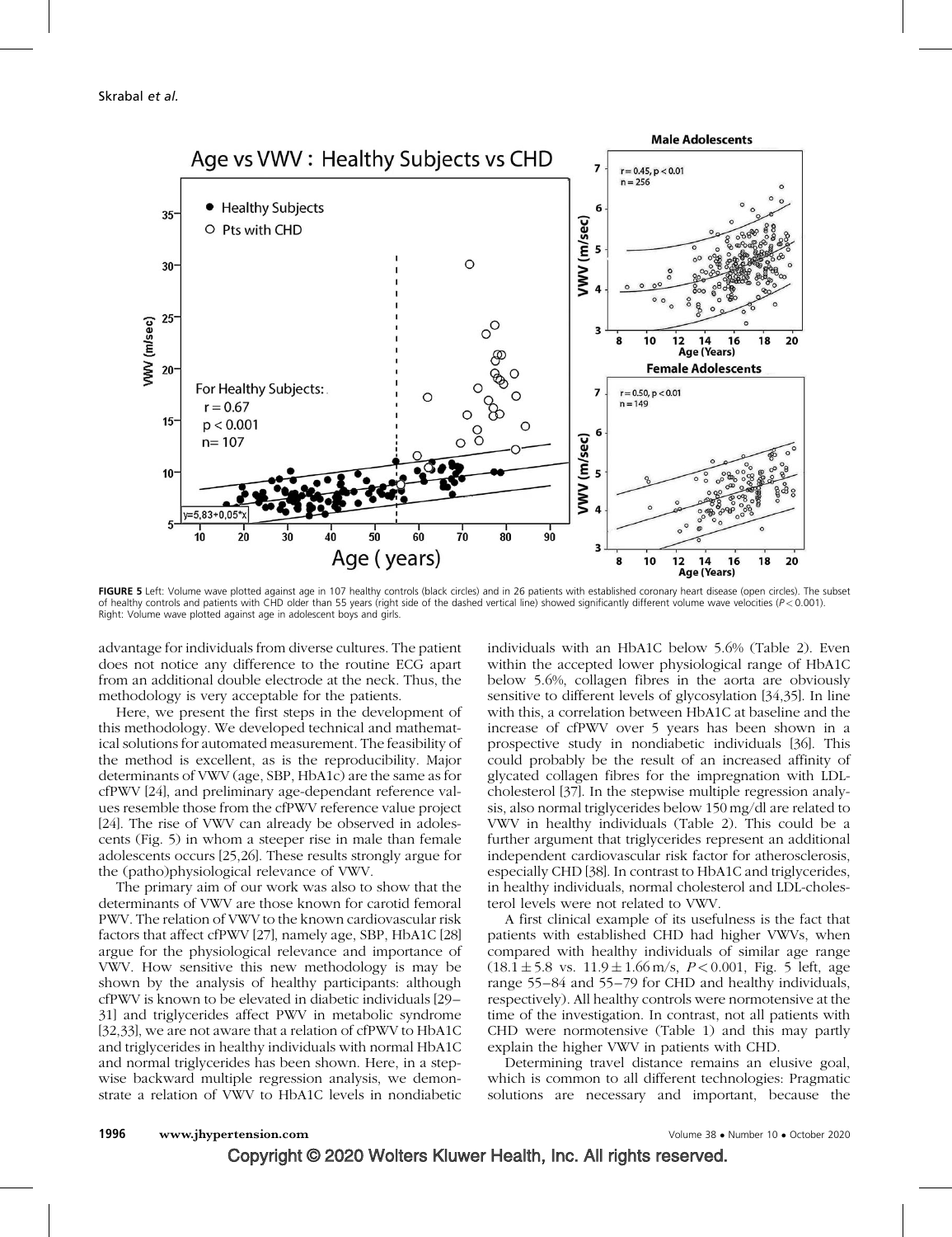TABLE 2. Multiple backward regression for volume wave velocity with exclusion of nonsignificant parameters in healthy individuals with normal unattended standardized blood pressure, normal HbA1C and normal lipids

| Model 1 coefficients; dependent variable: VWV, Total $r = 0.788$ |                               |                       |       |                                  |       |                                |  |  |
|------------------------------------------------------------------|-------------------------------|-----------------------|-------|----------------------------------|-------|--------------------------------|--|--|
|                                                                  | Not standardized coefficients |                       |       | <b>Standardized coefficients</b> |       |                                |  |  |
| Model 1                                                          | B                             | <b>Standard error</b> |       | <b>Beta</b>                      |       | Sig.                           |  |  |
| Constant                                                         | 1.045                         | 0.909                 |       |                                  | 1.150 | 0.253                          |  |  |
| SBP                                                              | 0.050                         | 0.008                 | 0.396 |                                  | 6.083 | 0.000                          |  |  |
| Age                                                              | 0.064                         | 0.008                 | 0.550 |                                  | 8.453 | 0.000                          |  |  |
|                                                                  |                               |                       |       |                                  |       | <b>Collinearity statistics</b> |  |  |
| <b>Excluded variables</b>                                        | <b>Beta</b> In                | t                     | Sig.  | <b>Partial correlation</b>       |       | tolerance                      |  |  |
| BMI                                                              | 0.017                         | 0.249                 | 0.804 | 0.024                            |       | 0.828                          |  |  |
| HBA1C                                                            | 0.016                         | 0.233                 | 0.816 | 0.023                            |       | 0.762                          |  |  |
| LDL-cholesterol                                                  | $-0.064$                      | $-1.058$              | 0.293 | $-0.104$                         |       | 0.995                          |  |  |
| Triglycerides                                                    | 0.106                         | 1.712                 | 0.090 | 0.166                            |       | 0.927                          |  |  |

#### Model 2 coefficients; dependent variable: VWV, Total  $r = 0.66$

|                                         |                | Not standardized coefficients | <b>Standardized coefficients</b> |                            |          |                                |  |
|-----------------------------------------|----------------|-------------------------------|----------------------------------|----------------------------|----------|--------------------------------|--|
| Model 2                                 | В              | <b>Standard error</b>         |                                  | <b>Beta</b>                | t        | Sig.                           |  |
| Constant                                | $-6.634$       | 2.862                         |                                  |                            | $-2.318$ | 0.022                          |  |
| HBA1C                                   | 1.537          | 0.602                         |                                  | 0.200                      | 2.553    | 0.012                          |  |
| <b>SBP</b>                              | 0.063          | 0.010                         |                                  | 0.504                      | 6.434    | 0.000                          |  |
| <b>Triglycerides</b>                    | 0.014          | 0.005                         |                                  | 0.191                      | 2.539    | 0.013                          |  |
|                                         |                |                               |                                  |                            |          | <b>Collinearity statistics</b> |  |
| <b>Excluded variables</b>               | <b>Beta</b> In | t                             | Sig.                             | <b>Partial correlation</b> |          | tolerance                      |  |
| HDL-cholesterol                         | $-0.024$       | $-0.273$                      | 0.785                            | $-0.027$                   |          | 0.740                          |  |
| <b>BMI</b>                              | 0.067          | 0.818                         | 0.415                            | 0.081                      |          | 0.815                          |  |
| LDL-cholesterol<br>$-1.563$<br>$-0.121$ |                |                               | 0.121                            | $-0.153$                   |          | 0.894                          |  |

Dependent variable: VWV.

absolute values of PWV depend critically on the determination of travel distance [39]. According to our results, there is evidence that the origin of the pulse synchronous arterial plethysmograms corresponds to the bifurcation of the brachial and femoral arteries at the level of the elbow and knee (Figs. 2 and 3) where the volume wave surges. Therefore, we calculated the travel distance as the sum of 80% of trunk length and 50% of the leg length. This is explained in Fig. 2: the aortic arch lies lower than the suprasternal notch at about 80% of trunk length and the plethysmographic leg signal arises from the bifurcation of the femoral into the anterior and posterior tibial arteries at the level of the knee, which corresponds to 50% of the leg length. Alternatively, body height multiplied by a correction factor could have been used as travel distance. As the correlation between body height and measured travel distance is modest (Fig. 2, right), we wanted to avoid losing the precision we gained by our computer assisted fully automatic measured travel times. Therefore, the measured distance and not height was used in the present analysis.

A second goal was to compare aortofemoral VWV to cfPWV: Due to the fact that the measuring path included by the cfPWV and the VWV is not identical (Fig. 2, Fig. 3 lower), we did not expect both measurements to yield the same results in the individual patient (Fig. 4 upper). The differences of the travelling times between the R wave and the plethysmograms on the one hand and the R wave and

the pressure signals on the other hand also confirm that the plethysmograms arise more distally, at the middle of the arm and of the leg, and therefore, also include muscular arteries (Fig. 3 bottom). This explains the higher VWV, as the speed of propagation is faster in the latter [24,40]. The speed of the volume wave reported here on average is about the same as brachial ankle PWV [41].

The next step must be to show prospectively that VWV represents a risk factor for cardiovascular disease in addition to traditional cardiovascular risk factors, as has been shown already in the Young Finns study [17]. However, the provenance of the dZ/dt signal at the thorax is uncertain and it may originate not only from the thoracic but also from pulmonary flow [42]. Also, the B point of the impedance plethysmogram at the thorax, which is supposed to indicate the beginning of aortic flow, is variable and not located at the crossing of the base line with the upstroke of the dZ/dt signal [23,43]. This may be due to peculiar wave forms resulting, for example, from contrasting forward and backward waves [43]. In contrast, the plethysmographic arm and leg signals are exclusively the result of the contraction of the left ventricle.

The 12-channel ECG is about the only technology that is performed routinely anywhere. Impedance plethysmographic and segmental impedance measurements can be included without time delay and unnoticed by staff and patients simultaneously. In addition to diagnosing heart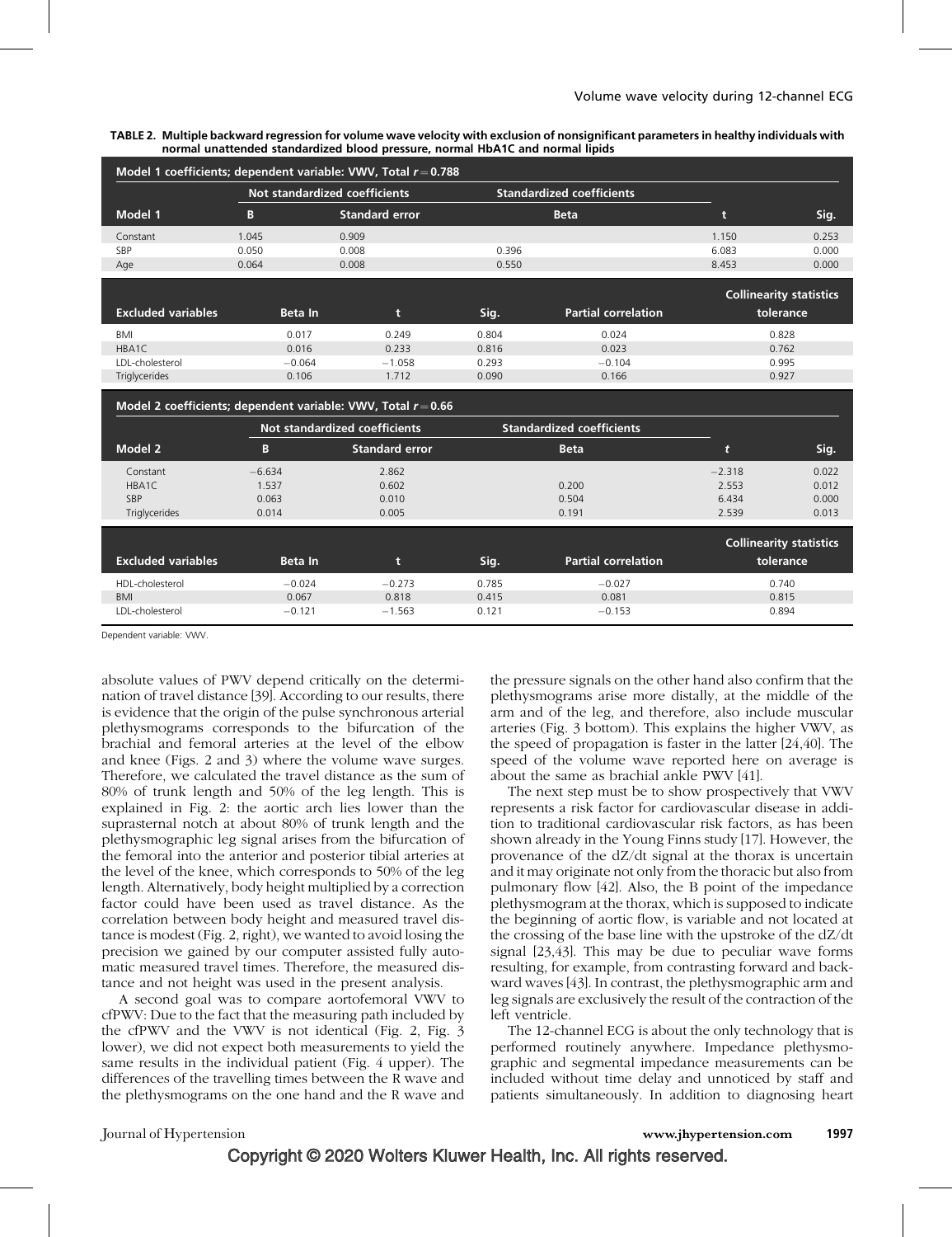failure [11], assessing hydration, appendicular muscle mass and body fat [13], these technologies performed during routine 12-channel ECG show promise for large-scale, routine clinical assessment of large artery function.

#### ACKNOWLEDGEMENTS

This work was supported by the Steirische Wirtschaftsförderungsgesellschaft mbH SFG, 'Geistes!Blitz' grants no. 1.000.034.146 and 1.000.037.669 and by grants no. 849750 and 855562 of the Österreichische Forschungsförderungsgesellschaft FFG, Austria. H.E., N.S. and J.B. contributed to this work during their doctoral thesis by performing preliminary studies on this topic under the supervision of F.S and of Robert Zweiker, which is gratefully acknowledged. We thank Eugenia Lamont and Ellen Zechner for language editing.

F.S. has been granted patents for the methods presented in this article. The Combyn ECG contains all the necessary hardware and software for the 12-channel ECG, segmental arterial impedance plethysmography and also segmental multifrequency impedance measurements. The instrument received CE certification in 2016, distributor: Academic Technologies ([www.ac-tc.at](http://www.ac-tc.at/)).

This work was presented in part at the Artery 2019 conference in Budapest, Hungary.

#### Conflicts of interest

There are no conflicts of interest.

#### REFERENCES

- 1. Ben-Shlomo Y, Spears M, Boustred C, May M, Anderson SG, Benjamin EJ, et al. Aortic pulse wave velocity improves cardiovascular event prediction: an individual participant meta-analysis of prospective observational data from 17,635 subjects. J Am Coll Cardiol 2014; 63:636–646.
- 2. Mitchell GF, Hwang SJ, Vasan RS, Larson MG, Pencina MJ, Hamburg NM, et al. Arterial stiffness and cardiovascular events: the Framingham Heart Study. Circulation 2010; 121:505–511.
- 3. Tsao CW, Lyass A, Larson MG, Levy D, Hamburg NM, Vita JA, et al. Relation of central arterial stiffness to incident heart failure in the community. *J Am Heart Assoc* 2015; 4:pii: e002189.
- 4. Blacher J, Guerin AP, Pannier B, Marchhais SJ, Safar ME. Impact of aortic stiffness on survival in end-stage renal disease. Circulation 1999; 99:2434–2439.
- 5. Cruickshank K, Riste L, Anderson SG, Wright JS, Dunn G, Gosling RG. Aortic pulse-wave velocity and its relationship to mortality in diabetes and glucose intolerance: an integrated index of vascular function? Circulation 2002; 106:2085–2090.
- 6. Laurent S, Katsahian S, Fassot C, Tropeano AI, Gautier I, Laloux B, et al. Aortic stiffness is an independent predictor of fatal stroke inessential hypertension. Stroke 2003; 34:1203–1206.
- 7. Boutouyrie P, Tropeano AI, Asmar R, Gautier I, Benetos A, Lacolley P, et al. Aortic stiffness is an independent predictor of primary coronary events in hypertensive patients: a longitudinal study. Hypertension 2002; 39:10–15.
- 8. Laurent S, Boutouyrie P, Asmar R, Gautier I, Laloux B, Guize L, et al. Aortic stiffness is an independent predictor of all-cause and cardiovascular mortality in hypertensive patients. Hypertension 2001; 37:1236– 1241.
- 9. Wilkinson IB, McEniery CM, Schillaci G, Boutouyrie P, Segers P, Donald A, et al. On behalf of the ARTERY Society. ARTERY Society guidelines for validation of non-invasive haemodynamic measurement devices: part 1, arterial pulse wave velocity. Artery Res 2010; 4:34–40.
- 10. Hametner B, Parragh S, Mayer C, Weber T, Van Bortel L, De Buyzere M, et al. Assessment of model based (input) impedance, pulse wave velocity, and wave reflection in the Asklepios cohort. PLoS One 2015; 10:e0141656.
- 11. Skrabal F, Pichler GP, Gratze G, Holler A. Adding ''hemodynamic and fluid leads'' to the ECG. Part I: the electrical estimation of BNP, chronic heart failure (CHF) and extracellular fluid (ECF) accumulation. Med Eng Phys 2014; 36:896–904; discussion 896.
- 12. Gonzalez MC, Heymsfield SB. Bioelectrical impedance analysis for diagnosing sarcopenia and cachexia: what are we really estimating? J Cachexia Sarcopenia Muscle 2017; 8:187–189.
- 13. Skrabal F, Pichler GP, Penatzer M, Steinbichl J, Hanserl AK, Leis A, et al. The Combyn( ECG: adding haemodynamic and fluid leads for the ECG. Part II: Prediction of total body water (TBW), extracellular fluid (ECF), ECF overload, fat mass (FM) and ''dry'' appendicular muscle mass (AppMM). Med Eng Phys 2017; 44:44–52.
- 14. Nyboer J, Murray P, Sedensky JA. Blood-flow indices in amputee and control limbs by mutual electrical impedance plethysmography. Am Heart J 1974; 87:704-710.
- 15. Koivistoinen T, Jula A, Aatola H, Kööbi T, Moilanen L, Lehtimäki T, et al. Systemic hemodynamics in relation to glucose tolerance: the Health 2000 Survey. Metabolism 2011; 60:557–563.
- 16. Koivistoinen T, Hutri-Kähönen N, Juonala M, Kööbi T, Aatola H, Lehtimäki T, et al. Apolipoprotein B is related to arterial pulse wave velocity in young adults: the Cardiovascular Risk in Young Finns Study. Atherosclerosis 2011; 214:220–224.
- 17. Koivistoinen T, Lyytikäinen LP, Aatola H, Luukkaala T, Juonala M, Viikari J, et al. Pulse wave velocity predicts the progression of blood pressure and development of hypertension in young adults. Hypertension 2018; 71:451–456.
- 18. Pannier BM, Avolio AP, Hoeks A, Mancia G, Takazawa K. Methods and devices for measuring arterial compliance in humans. Am J Hypertens 2002; 15:743–753.
- 19. The SPRINT Research Group a randomized trial of intensive versus standard blood-pressure control. N Engl J Med 2015; 373:2103-2116.
- 20. Drake RL, Vogl AW, Mitchell AWM, Tibbitts RM, Richardson PE. Gray's atlas of anatomy. 2nd ed. Edinburgh, UK: Churchill Livingstone; 2014.
- 21. Van Bortel LM, Laurent S, Boutouyrie P, Chowienczyk P, Cruickshank JK, De Backer T, et al., Artery Society; European Society of Hypertension Working Group on Vascular Structure and Function; European Network for Noninvasive Investigation of Large Arteries. Expert consensus document on the measurement of aortic stiffness in daily practice using carotid-femoral pulse wave velocity. J Hypertens 2012; 30:445–448.
- 22. Weber T, Wassertheurer S, Hametner B, Parragh S, Eber B. Noninvasive methods to assess pulse wave velocity: comparison with the invasive gold standard and relationship with organ damage. J Hypertens 2015; 33:1023–1031.
- 23. Penney BC. Theory and cardiac applications of electrical impedance measurements. CRC Crit Rev Bioeng 1986; 13:227–281.
- 24. Mattace-Raso F, Hofman A, Verwoert GC, Wittemana JC, Wilkinson I, Cockcroft J, et al. Determinants of pulse wave velocity in healthy people and in the presence of cardiovascular risk factors: 'establishing normal and reference values'. Eur Heart J 2010; 31:2338–2350.
- 25. Ahimastos AA, Formosa M, Dart AM, Kingwell BA. Gender differences in large artery stiffness pre- and post puberty. J Clin Endocrinol Metab 2003; 88:5375–5380.
- 26. Baguet JP, Kingwell BA, Dart AL, Shaw J, Ferrier KE, Jennings GL. Analysis of the regional pulse wave velocity by Doppler: methodology and reproducibility. *J Hum Hypertens* 2003; 17:407-412.
- 27. Ershova AI, Meshkov AN, Rozhkova TA, Kalinina MV, Deev AD, Rogoza AN, et al. Carotid and aortic stiffness in patients with heterozygous familial hypercholesterolemia. PLoS One 2016; 11:e0158964.
- 28. Teoh WL, Price JF, Williamson RM, Payne RA, Van Look LA, Reynolds RM, et al., ET2DS Investigators. Metabolic parameters associated with arterial stiffness in older adults with Type 2 diabetes: the Edinburgh Type 2 diabetes study. J Hypertens 2013; 31:1010–1017.
- 29. Airaksinen KE, Salmela PI, Linnaluoto MK, Ikäheimo MJ, Ahola K, Ryhänen LJ. Diminished arterial elasticity in diabetes: association with fluorescent advanced glycosylation end products in collagen. Cardiovasc Res 1993; 27:942–945.
- 30. Arnetz BB, Kallner A, Theorell T. The influence of aging on hemoglobin A1c (HbA1c). J Gerontol 1982; 37:648–650.
- 31. Scuteri A, Cunha PG, Rosei EA, Badariere J, Bekaert S, Cockcroft JR, et al., MARE Consortium. Arterial stiffness and influences of the metabolic syndrome: a cross-countries study. Atherosclerosis 2014; 233:654–660.

#### 1998 www.jhypertension.com **Volume 38 · Number 10 · October 2020**